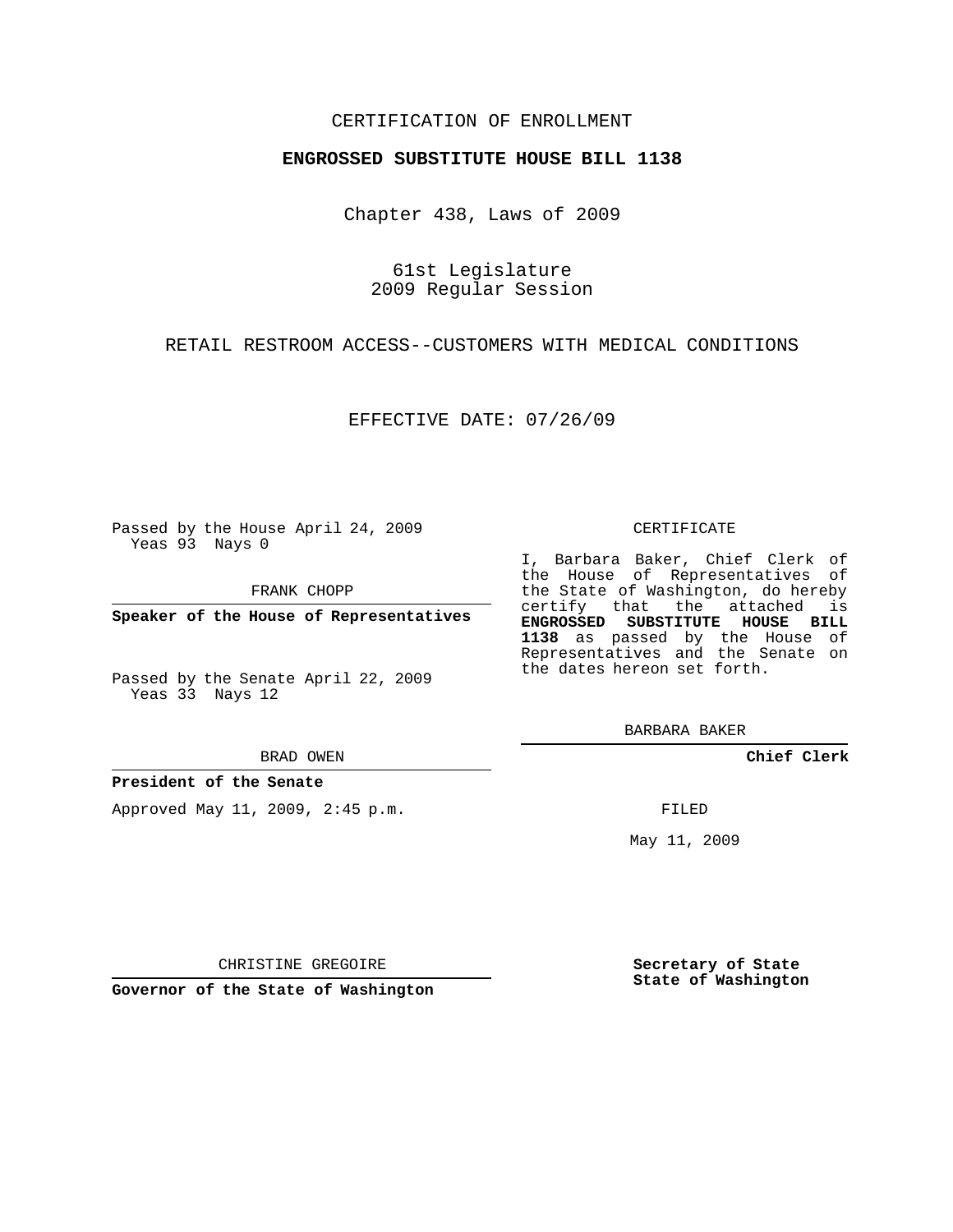# **ENGROSSED SUBSTITUTE HOUSE BILL 1138** \_\_\_\_\_\_\_\_\_\_\_\_\_\_\_\_\_\_\_\_\_\_\_\_\_\_\_\_\_\_\_\_\_\_\_\_\_\_\_\_\_\_\_\_\_

\_\_\_\_\_\_\_\_\_\_\_\_\_\_\_\_\_\_\_\_\_\_\_\_\_\_\_\_\_\_\_\_\_\_\_\_\_\_\_\_\_\_\_\_\_

AS AMENDED BY THE SENATE

Passed Legislature - 2009 Regular Session

# **State of Washington 61st Legislature 2009 Regular Session**

**By** House Judiciary (originally sponsored by Representatives Liias, Clibborn, Moeller, Green, Cody, Driscoll, Morrell, and Pedersen)

READ FIRST TIME 02/11/09.

1 AN ACT Relating to allowing persons with certain medical conditions to access the restroom in a retail establishment; adding a new section to chapter 70.54 RCW; and prescribing penalties.

BE IT ENACTED BY THE LEGISLATURE OF THE STATE OF WASHINGTON:

 NEW SECTION. **Sec. 1.** A new section is added to chapter 70.54 RCW to read as follows:

(1) For purposes of this section:

 (a) "Customer" means an individual who is lawfully on the premises of a retail establishment.

(b) "Eligible medical condition" means:

 (i) Crohn's disease, ulcerative colitis, or any other inflammatory bowel disease;

(ii) Irritable bowel syndrome;

(iii) Any condition requiring use of an ostomy device; or

 (iv) Any permanent or temporary medical condition that requires immediate access to a restroom.

 (c) "Employee restroom" means a restroom intended for employees only in a retail facility and not intended for customers.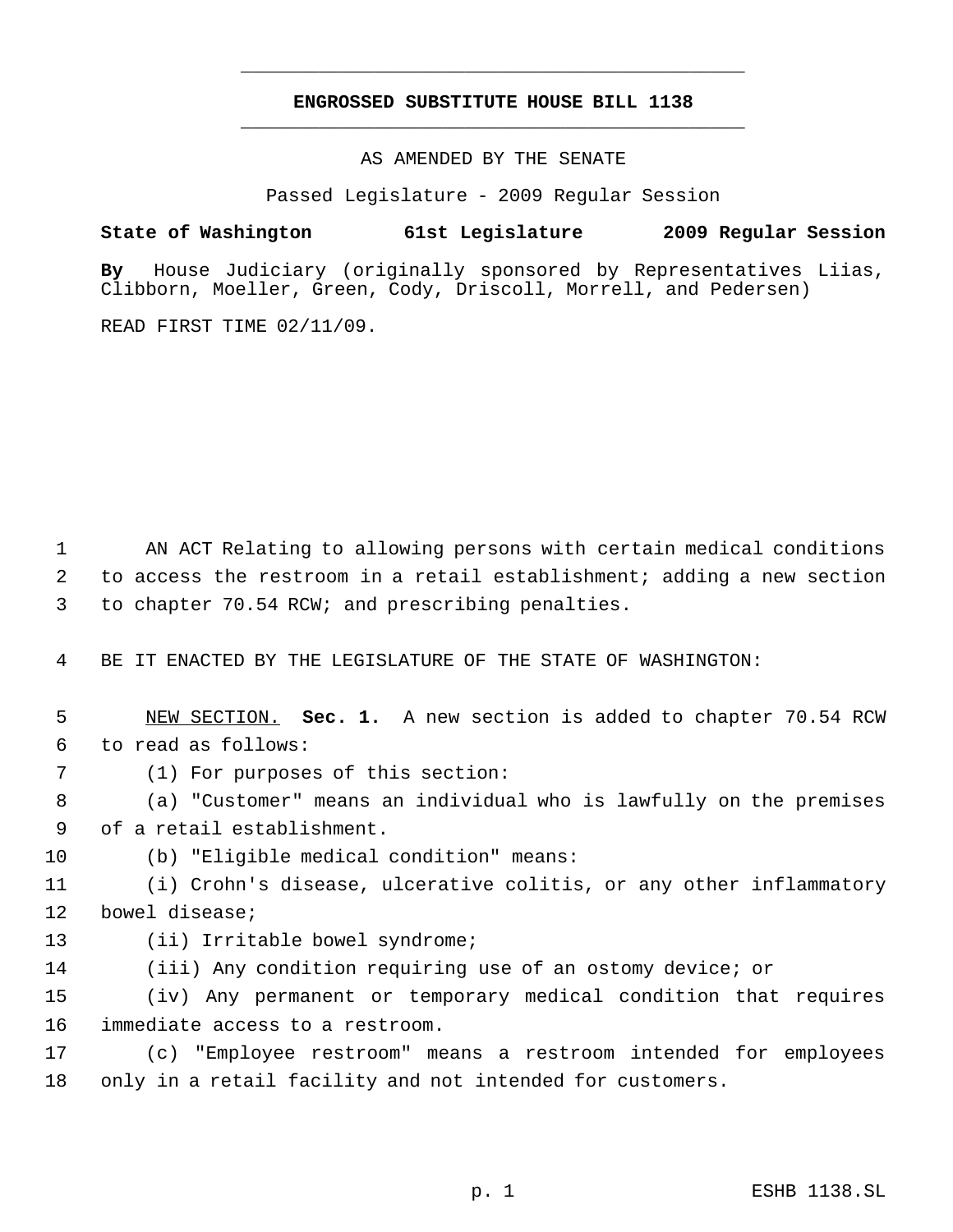(d) "Health care provider" means an advanced registered nurse practitioner licensed under chapter 18.79 RCW, an osteopathic physician or surgeon licensed under chapter 18.57 RCW, an osteopathic physicians assistant licensed under chapter 18.57A RCW, a physician or surgeon licensed under chapter 18.71 RCW, or a physician assistant licensed under chapter 18.71A RCW.

 (e) "Retail establishment" means a place of business open to the general public for the sale of goods or services. Retail establishment does not include any structure such as a filling station, service station, or restaurant of eight hundred square feet or less that has an employee restroom located within that structure.

 (2) A retail establishment that has an employee restroom must allow a customer with an eligible medical condition to use that employee restroom during normal business hours if:

 (a) The customer requesting the use of the employee restroom provides in writing either:

 (i) A signed statement by the customer's health care provider on a form that has been prepared by the department of health under subsection (4) of this section; or

 (ii) An identification card that is issued by a nonprofit organization whose purpose includes serving individuals who suffer from an eligible medical condition; and

(b) One of the following conditions are met:

 (i) The employee restroom is reasonably safe and is not located in an area where providing access would create an obvious health or safety risk to the customer; or

 (ii) Allowing the customer to access the restroom facility does not pose a security risk to the retail establishment or its employees.

 (3) A retail establishment that has an employee restroom must allow a customer to use that employee restroom during normal business hours if:

 (a)(i) Three or more employees of the retail establishment are working at the time the customer requests use of the employee restroom; and

 (ii) The retail establishment does not normally make a restroom available to the public; and

(b)(i) The employee restroom is reasonably safe and is not located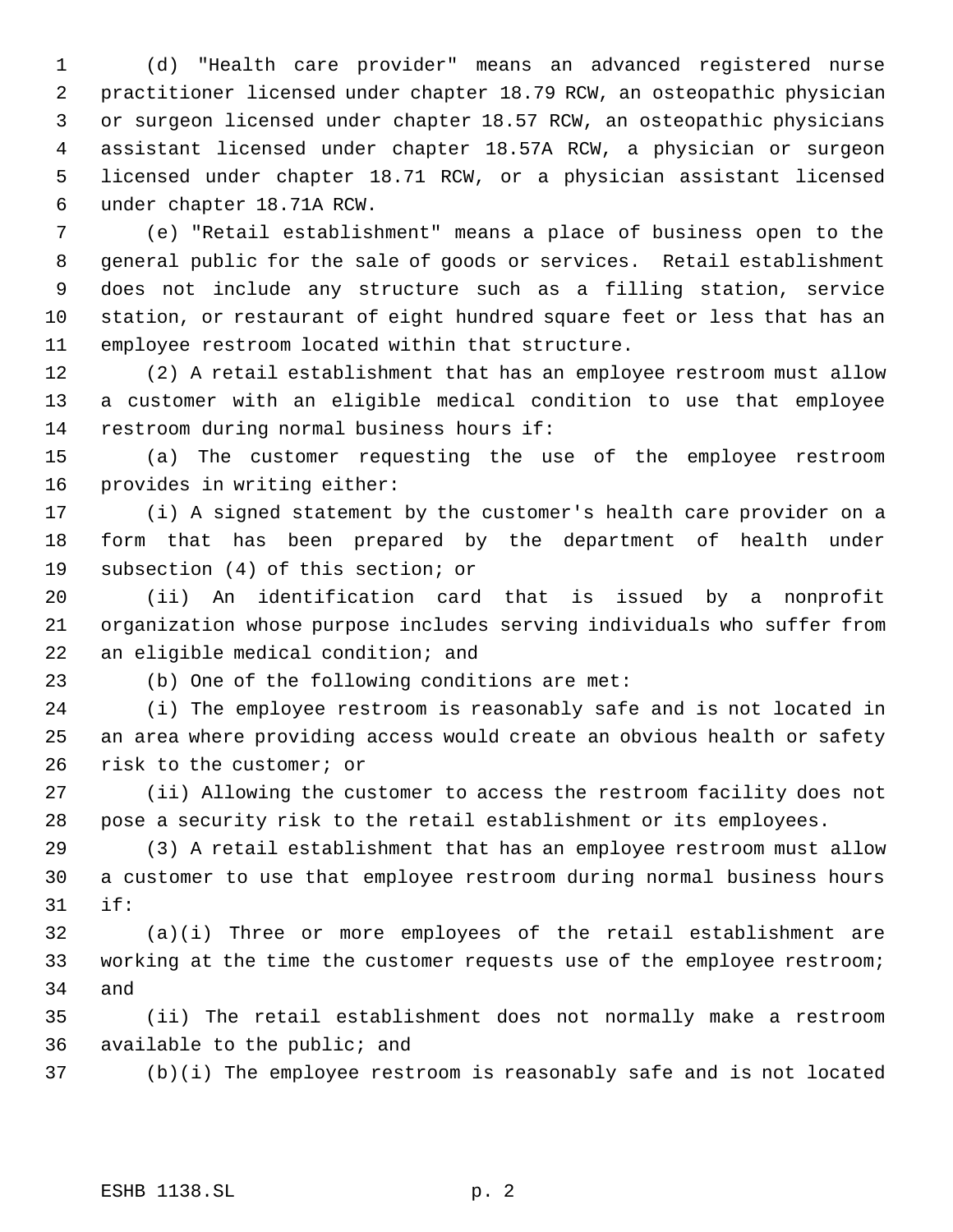in an area where providing access would create an obvious health or safety risk to the customer; or

 (ii) Allowing the customer to access the employee restroom does not pose a security risk to the retail establishment or its employees.

 (4) The department of health shall develop a standard electronic form that may be signed by a health care provider as evidence of the existence of an eligible medical condition as required by subsection (2) of this section. The form shall include a brief description of a customer's rights under this section and shall be made available for a customer or his or her health care provider to access by computer. Nothing in this section requires the department to distribute printed versions of the form.

 (5) Fraudulent use of a form as evidence of the existence of an eligible medical condition is a misdemeanor punishable under RCW 9A.20.010.

 (6) For a first violation of this section, the city or county attorney shall issue a warning letter to the owner or operator of the retail establishment, and to any employee of a retail establishment who denies access to an employee restroom in violation of this section, informing the owner or operator of the establishment and employee of the requirements of this section. A retail establishment or an employee of a retail establishment that violates this section after receiving a warning letter is guilty of a class 2 civil infraction under chapter 7.80 RCW.

 (7) A retail establishment is not required to make any physical changes to an employee restroom under this section and may require that an employee accompany a customer or a customer with an eligible medical condition to the employee restroom.

 (8) A retail establishment or an employee of a retail establishment is not civilly liable for any act or omission in allowing a customer or a customer with an eligible medical condition to use an employee restroom if the act or omission meets all of the following:

(a) It is not willful or grossly negligent;

 (b) It occurs in an area of the retail establishment that is not accessible to the public; and

 (c) It results in an injury to or death of the customer or the customer with an eligible medical condition or any individual other